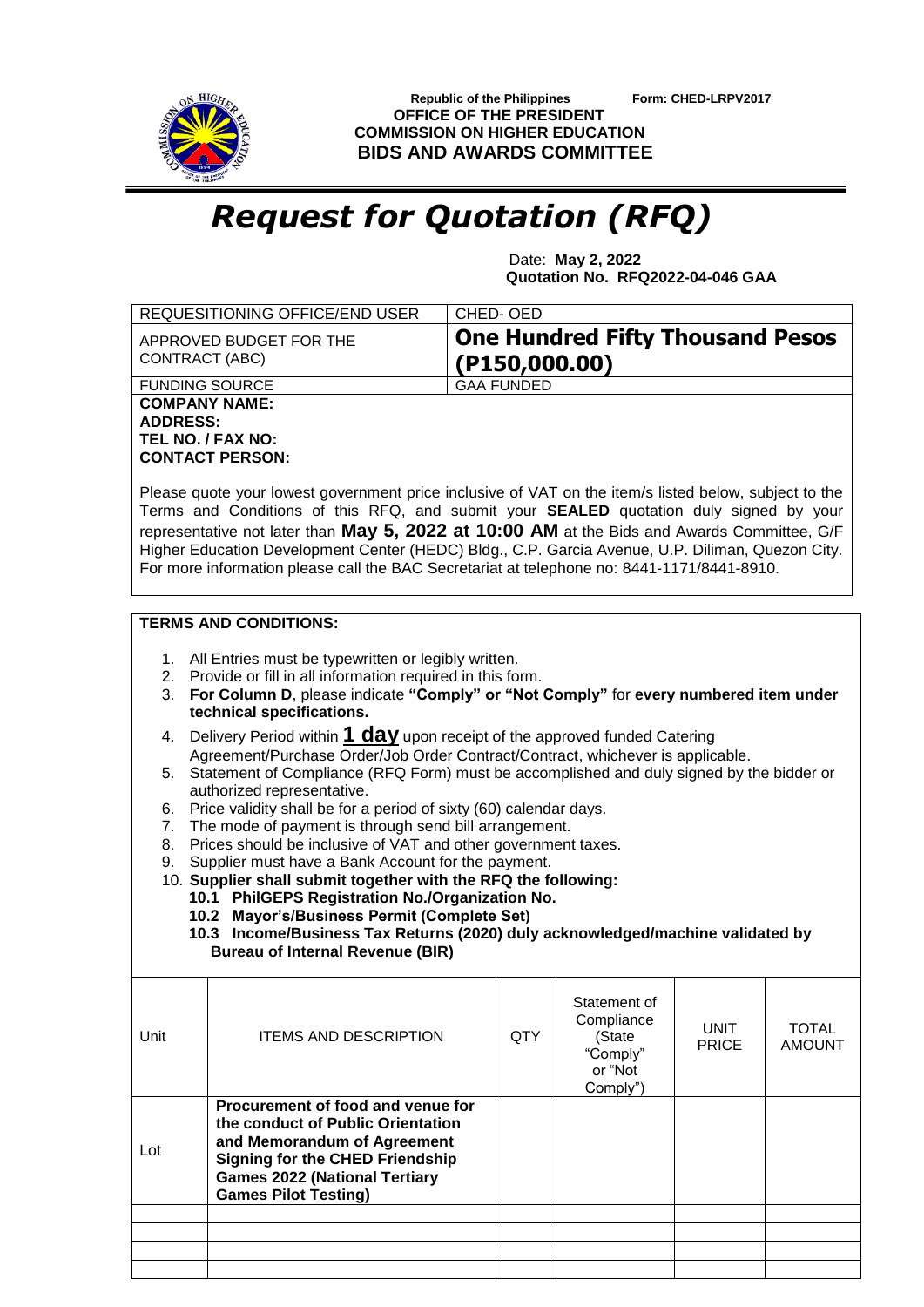| <b>Technical Specifications:</b>                                                                                          |  |  |
|---------------------------------------------------------------------------------------------------------------------------|--|--|
| Date: May 12, 2022<br>1.                                                                                                  |  |  |
|                                                                                                                           |  |  |
| 2.<br>Food for May 12, 2022                                                                                               |  |  |
| AM Snacks (with cold drinks)<br>Lunch (buffet with 3 main<br>courses, dessert and drinks)<br>PM Snacks (with cold drinks) |  |  |
|                                                                                                                           |  |  |
| 3.<br><b>Venue Specifications</b>                                                                                         |  |  |
| Use of function room (air-<br>conditioned) for May 12, 2022<br>from 9:00 AM to 5:00PM                                     |  |  |
| Free flowing coffee or juice<br>and water                                                                                 |  |  |
| Complete lights and sound<br>system                                                                                       |  |  |
| Internet and Wifi                                                                                                         |  |  |
| Arranged tables and chairs                                                                                                |  |  |
| Use of electricity and extension<br>wired and cables                                                                      |  |  |
| Provision of parking spaces                                                                                               |  |  |
| Use of LCD projector and<br>widescreen                                                                                    |  |  |
|                                                                                                                           |  |  |
|                                                                                                                           |  |  |
| No. of pax: 100 pax<br>4.                                                                                                 |  |  |
| <b>Target Location: Quezon City</b>                                                                                       |  |  |
|                                                                                                                           |  |  |
| Hotel (should strictly observe<br>5.<br>the IATF Safety and Health<br>Protocols) with Safety Seal                         |  |  |
| Payment Method: Send bill<br>6.                                                                                           |  |  |
| Quotation should be VAT<br>7.<br>inclusive and other<br>government taxes                                                  |  |  |

## *Request for Quotation No.* **RFQ2022-04-046 GAA**

After having carefully read and accepted your General Conditions, I/We quote you on the item/s at prices note above.

> \_\_\_\_\_\_\_\_\_\_\_\_\_\_\_\_\_\_\_\_\_\_\_\_\_\_\_\_\_\_\_\_\_\_\_ Signature over Printed Name / Date

Quotations shall be compared and evaluated on the basis of the following criteria:

- 1. Completeness of submission
- 2. Compliance with Technical Specifications
- 3. Price